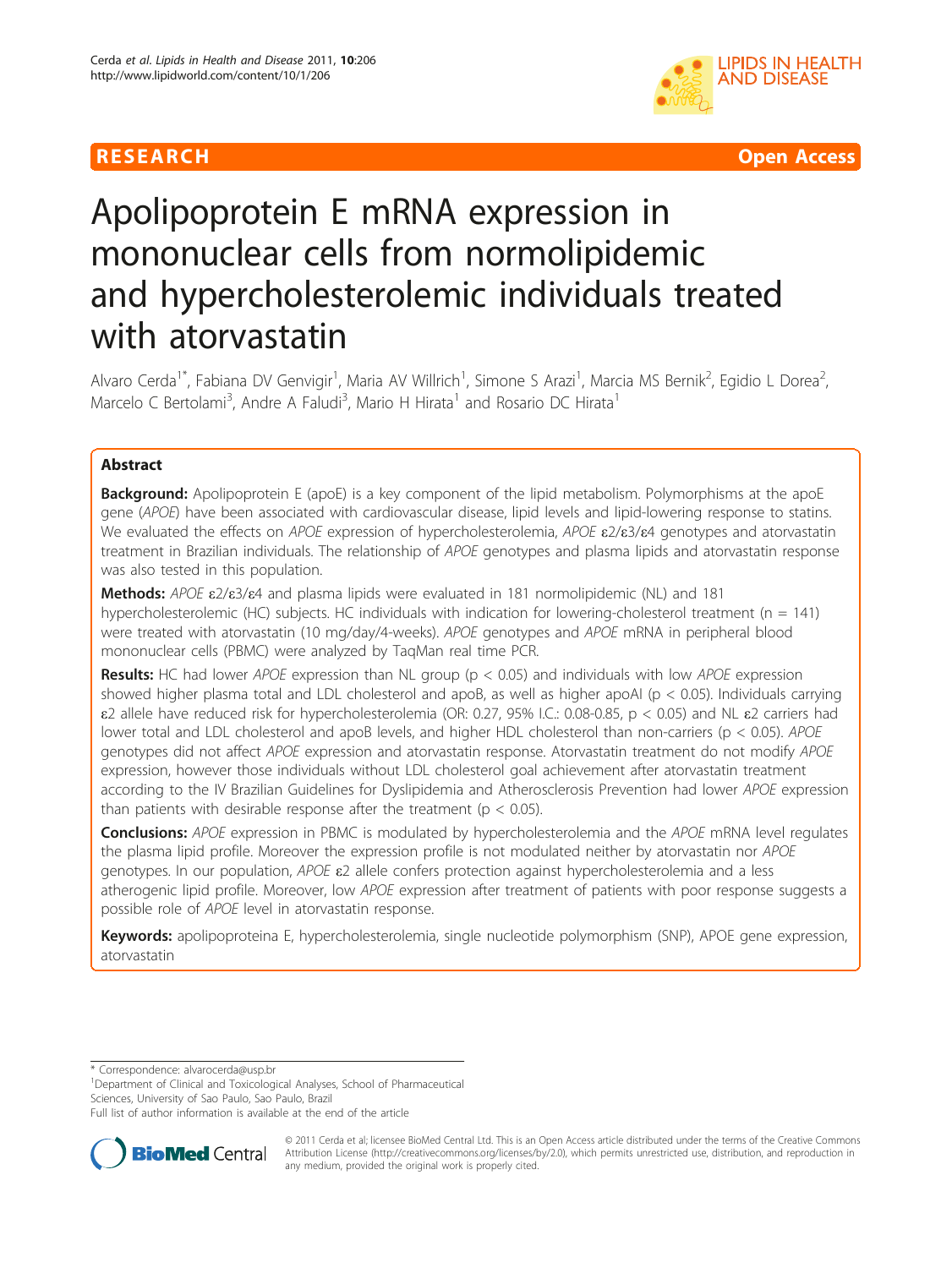### Background

Dyslipidemia is an important risk factor in the development of atherosclerosis and cardiovascular events. Research on cardiovascular diseases has leaded to a better knowledge of the molecular basis of atherosclerosis and the identification of a key role of apolipoprotein (apo) E in this process [\[1](#page-9-0)]. ApoE is a major constituent of triglyceride-rich chylomicrons, very low density lipoprotein (VLDL) and some subclasses of high density lipoprotein (HDL) particles, participating in the clearance of these particles from circulation by serving as a ligand for their catabolism via low density lipoprotein (LDL) and apoE receptors [\[2](#page-9-0)].

The gene encoding the apoE protein (APOE) is polymorphic resulting in three major isoforms (ε2, ε3 and ε4) caused by two single nucleotide polymorphisms (SNPs) in the exon 4 of the APOE, resulting in cysteine-arginine interchanges at residuals 112 and 158 of the protein, which has been associated with a number of pathophysiological conditions, including cardiovascular and neurological diseases [[3](#page-9-0)].

The inhibitors of the 3-hydroxy-3-methylglutaryl coenzyme A reductase (HMGCR), or statins, are among the most prescribed drugs worldwide and provide extensive benefits in the prevention of primary and secondary cardiovascular diseases [[4](#page-9-0)]. However, there is considerable interindividual variation in the lipid-lowering response to statins, which is attributed to the interaction between multiple environmental factors and genetic determinants involved in the pharmacokinetic and pharmacodynamic pathways of these drugs [\[5](#page-9-0)].

The APOE gene is among the most extensively studied genes involved in the statins pharmacodynamic. The studies investigating the potential modifying role of APOE genotypes on lipid response to statin therapy have produced data frequently contradictory and so far inconclusive [[6\]](#page-9-0). Evidence suggests that allele ε4 carriers appear to have attenuated lipid-lowering response and ε2 carriers have enhanced response [[5\]](#page-9-0), however differential interpretation of these results among investigators difficult the consensus [[6](#page-9-0)]. Moreover genome-wide association studies (GWAS) have also shown an association of the APOE locus with hypercholesterolemia but they were unsuccessful in establishing its relationship with statin response when whole-genome platforms were used [\[7](#page-9-0)].

The regulation of APOE expression is very complex with participation of several factors controlling its transcription, including some factors that also regulate the expression of other proteins that control the lipid traffic [\[1](#page-9-0)]. Nevertheless, possible regulation of APOE transcription by polymorphisms and statins has been poorly studied.

The purpose of this study is to investigate the effects on APOE mRNA expression profile of hypercholesterolemia and APOE genotypes using PBMC from normolipidemics and hypercholesterolemic individuals. Moreover, we also analyzed the influence of atorvastatin treatment on APOE expression in hypercholesterolemic individuals, as well as the relationship of APOE genotypes with plasma lipid and atorvastatin response in our population.

#### Results

### Characteristics of study population

Main characteristics of normolipidemic and hypercholesterolemic individuals are shown in Table [1](#page-2-0). Frequencies of ethnics, gender, family history of coronary artery disease (CAD), cigarette smoking and physical activity were similar between NL and HC groups. However, mean values of age and body mass index (BMI), as well as frequencies of menopause, hypertension and obesity were higher in HC than NL group ( $p < 0.05$ ). As expected, HC individuals had a more atherogenic lipid profile showing higher total, LDL and VLDL cholesterol, triglycerides and ApoB compared with NL subjects ( $p < 0.05$ ).

# Association of hypercholesterolemia and plasma lipids with APOE gene expression

As represented in the Figure [1A](#page-3-0), NL individuals showed higher levels of APOE mRNA expression in PBMC than HC individuals at baseline (NL: median  $11.7 \times 10^{-5}$  and inter-quartile (IQ) range:  $7.6 \times 10^{-5}$  -  $20 \times 10^{-5}$ ; ATORVA baseline: median:  $8.1 \times 10^{-5}$  and IQ range:  $3.7 \times 10^{-5}$  - $17 \times 10^{-5}$ ; p = 0.004).

Spearman's correlation test demonstrated that APOE mRNA expression in PBMC is negatively correlated with total cholesterol ( $r = -0.195$ ,  $p = 0.008$ ) and LDL cholesterol ( $r = -0.214$ ,  $p = 0.004$ ), and positively correlated with apoAI concentration ( $r = 0.202$ ,  $p = 0.007$ ) (data not shown).

Due to the wake lineal correlation and in order to corroborate the association of APOE mRNA expression levels with plasma lipid concentration and hypercholesterolemia, comparison analyses by grouping patients according to tercile of APOE mRNA values were performed (first tercile:  $2^{-\Delta Ct}$  < 7.7x10<sup>-5</sup>; second tercile:  $2^{-\Delta Ct}$ : 7.7x10<sup>-5</sup> - $17.1x10^{-5}$ ; third tercile:  $2^{-\Delta Ct} > 17.1x10^{-5}$ ). First, second and third tercile were considered as low, intermediate and high expression, respectively. As observed in Figure [2](#page-4-0), individuals with low APOE mRNA expression had higher plasma concentration of total and LDL cholesterol and apoB and lower levels of apoAI ( $p < 0.05$ ). Further univariate logistic regression analysis demonstrated that individuals with mRNA values into the low expression group had increased risk to hypercholesterolemia than individuals with higher (intermediate and high expression) values of APOE expression (OR: 2.06, 95% C.I.: 1.10-3.87, p = 0.025). Moreover, when compared with the individuals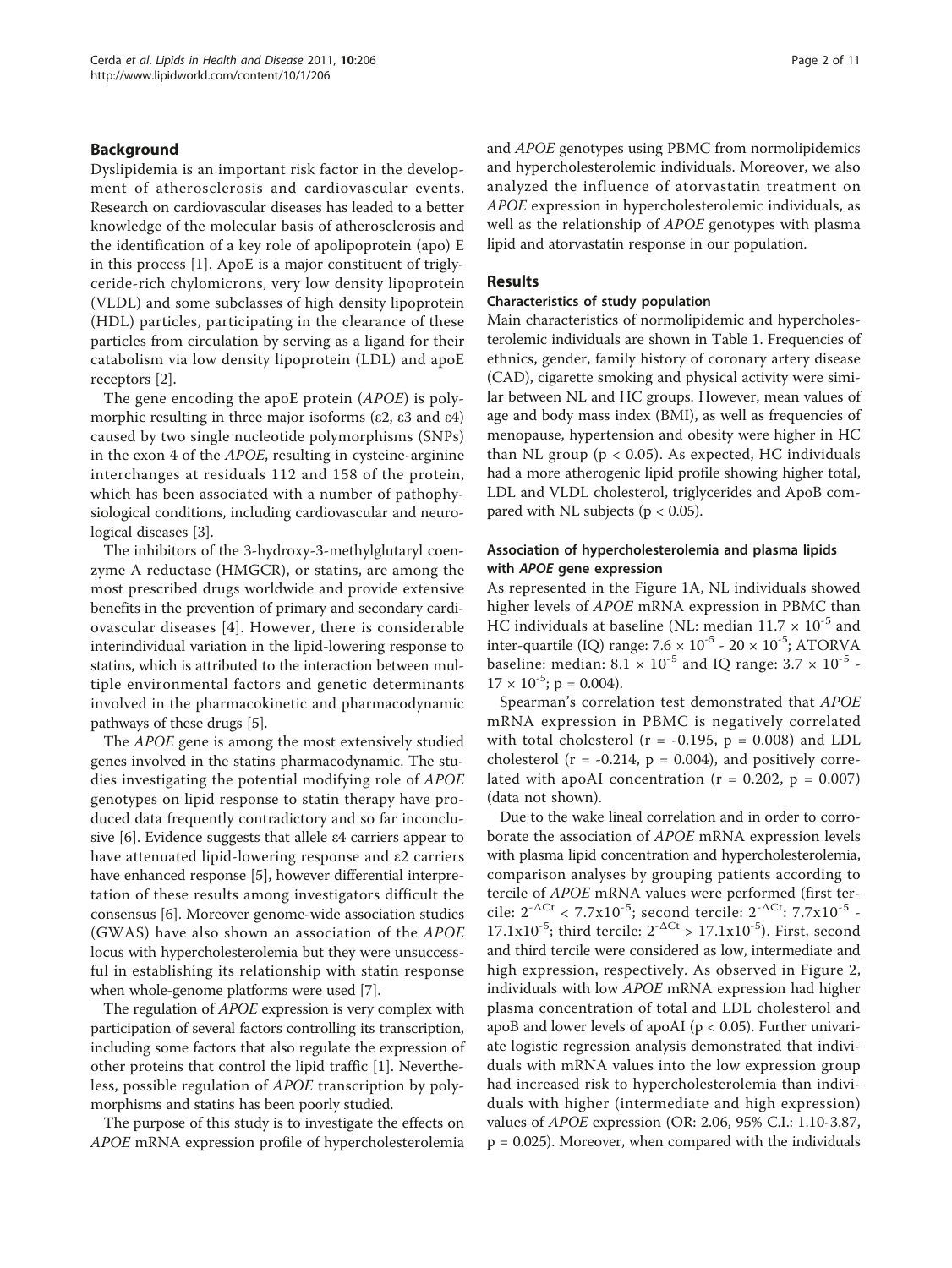<span id="page-2-0"></span>

| Parameter                     | Hypercholesterolemic<br>$(n = 181)$ | Normolipidemic<br>$(n = 181)$ | p-value |
|-------------------------------|-------------------------------------|-------------------------------|---------|
| Age, years                    | $56.1 \pm 10.8$                     | $46.9 \pm 6.8$                | < 0.001 |
| Ethnics [European/African], % | 62/38                               | 65/35                         | 0.581   |
| Gender, % of women            | 67                                  | 73                            | 0.205   |
| Menopause, %                  | 52                                  | 19                            | < 0.001 |
| Family history of CAD, %      | 55                                  | 45                            | 0.062   |
| Hypertension, %               | 57                                  | 36                            | < 0.001 |
| Obesity, %                    | 29                                  | 15                            | 0.002   |
| Cigarette smoking, %          | 16                                  | 18                            | 0.673   |
| Physical activity, %          | 49                                  | 45                            | 0.553   |
| BMI, $kg/m2$                  | $27.8 \pm 4.1$                      | $26.2 \pm 4.2$                | < 0.001 |
| Total cholesterol, mg/dL      | $270 \pm 41$                        | $173 \pm 18$                  | < 0.001 |
| LDL cholesterol, mg/dL        | $183 \pm 36$                        | $98 \pm 18$                   | < 0.001 |
| HDL cholesterol, mg/dL        | $57 \pm 14$                         | $58 \pm 12$                   | 0.386   |
| Triglycerides, mg/dL          | $150 \pm 65$                        | $82 \pm 28$                   | < 0.001 |
| VLDL cholesterol, mg/dL       | $30 \pm 13$                         | $16 \pm 6$                    | < 0.001 |
| ApoAl, mg/dL                  | $136 \pm 26$                        | $141 \pm 26$                  | 0.101   |
| ApoB, mg/dL                   | $143 \pm 27$                        | $85 \pm 23$                   | < 0.001 |

Non-continuous variables are compared by chi-square test. Continuous variables are presented as media  $\pm$  SD and compared by t test. CAD, coronary artery disease; LDL, low density lipoprotein; HDL, high density lipoprotein; VLDL, very low density lipoprotein; ApoAI, apolipoprotein AI; ApoB, apolipoprotein B. Conversion factors to convert to Systeme Internacional (SI) units are 0.02586 for cholesterol (mmol/l), 0.01129 for triglycerides (mmol/l) and 0.01 for apolipoproteins (g/l).

with the highest APOE mRNA levels, to belong to the low expression group represent an increased risk of 2.25 (OR: 2.25, 95% CI:1.08-4.67, p=0.030).

# Relationship of APOE genotypes with basal lipids, atorvastatin response and APOE expression

Genotype and allele frequencies are presented in Table [2](#page-4-0). Frequencies of SNP genotypes were as expected from a HWE ( $p > 0.05$ , data not shown) in both, NL and HC groups. The genotype distribution was different between NL and HC groups ( $p = 0.003$ ) showing higher frequencies of ε2ε3 and ε2ε4 genotypes in NL individuals. ε2 allele was more frequent in NL group (7.7%) than in HC (1.7%, p < 0.001) and logistic regression analysis showed that ε2 carriers had decreased risk of hypercholesterolemia (OR: 0.27; C.I.: 0.08 - 0.85; p < 0.025), after adjustment for covariates gender, ethnics, history of CAD, age, hypertension, obesity, cigarette smoking, physical activity and alcohol consumption.

Individuals carrying the ε2 allele showed lower total and LDL cholesterol and apoB, as well as higher HDL cholesterol ( $p < 0.05$ ) compared with the ε3 and ε4 carriers in NL group (Table [3\)](#page-5-0). No differences were observed on basal plasma lipids in HC group according to APOE genotypes.

Association between APOE genotypes and basal plasma lipids in NL and HC individual was further explored in a multiple linear regression analysis adjusted for covariates gender, age, ethnics, hypertension, obesity, family history

of CAD, physical activity, cigarette smoking and alcohol consumption. In women group, menopause status did not modified APOE genotypes effects, therefore this variable was not included in the regression analysis. In NL group, the presence of ε2 allele was associated with a significant decrease of 11.6, 18.1 and 13.8 mg/dL in values of total cholesterol, LDL cholesterol and apoB, respectively (Table [4](#page-5-0)). Moreover, ε2 allele was also associated with an increment of 9 mg/dL of HDL cholesterol. On the other hand, presence of ε4 allele was related to an increment of 6.7, 8.8 and 9.0 of total cholesterol, LDL cholesterol and apoB, respectively (Table [4\)](#page-5-0). Confirming the previous results, we did not found any association between APOE genotypes and basal plasma lipids in HC individuals in the multiple linear regression model (data not shown).

No differences were observed on APOE mRNA expression according to  $APOE$  ε2/ε3/ε4 genotypes (p > 0.05, data not shown). Moreover the genotype distribution among APOE mRNA expression level groups was similar ( $\chi^2$  = 0.695, 4 *df*, p = 0.952; data not shown).

Atorvastatin treatment reduced the plasma lipids with exception of apoAI in ATORVA group (Additional file [1](#page-9-0)). Results of CK and ALT demonstrated that there were no muscle or liver adverse reaction cases during the four-week atorvastin treatment (data not shown).

APOE genotypes did not influence basal and posttreatment plasma lipids in individuals treated with atorvastatin (Table [5](#page-6-0)). Further multiple linear regression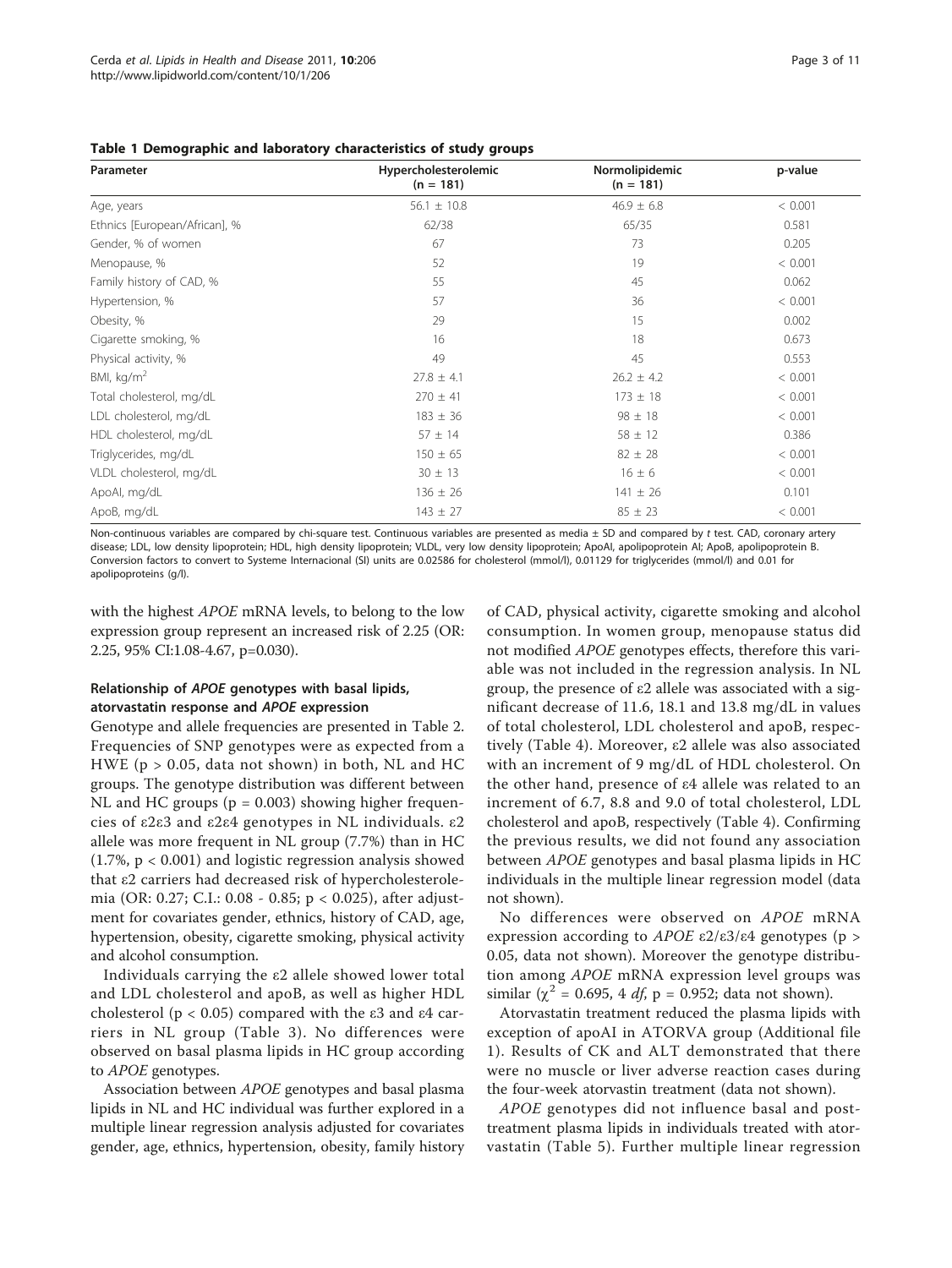<span id="page-3-0"></span>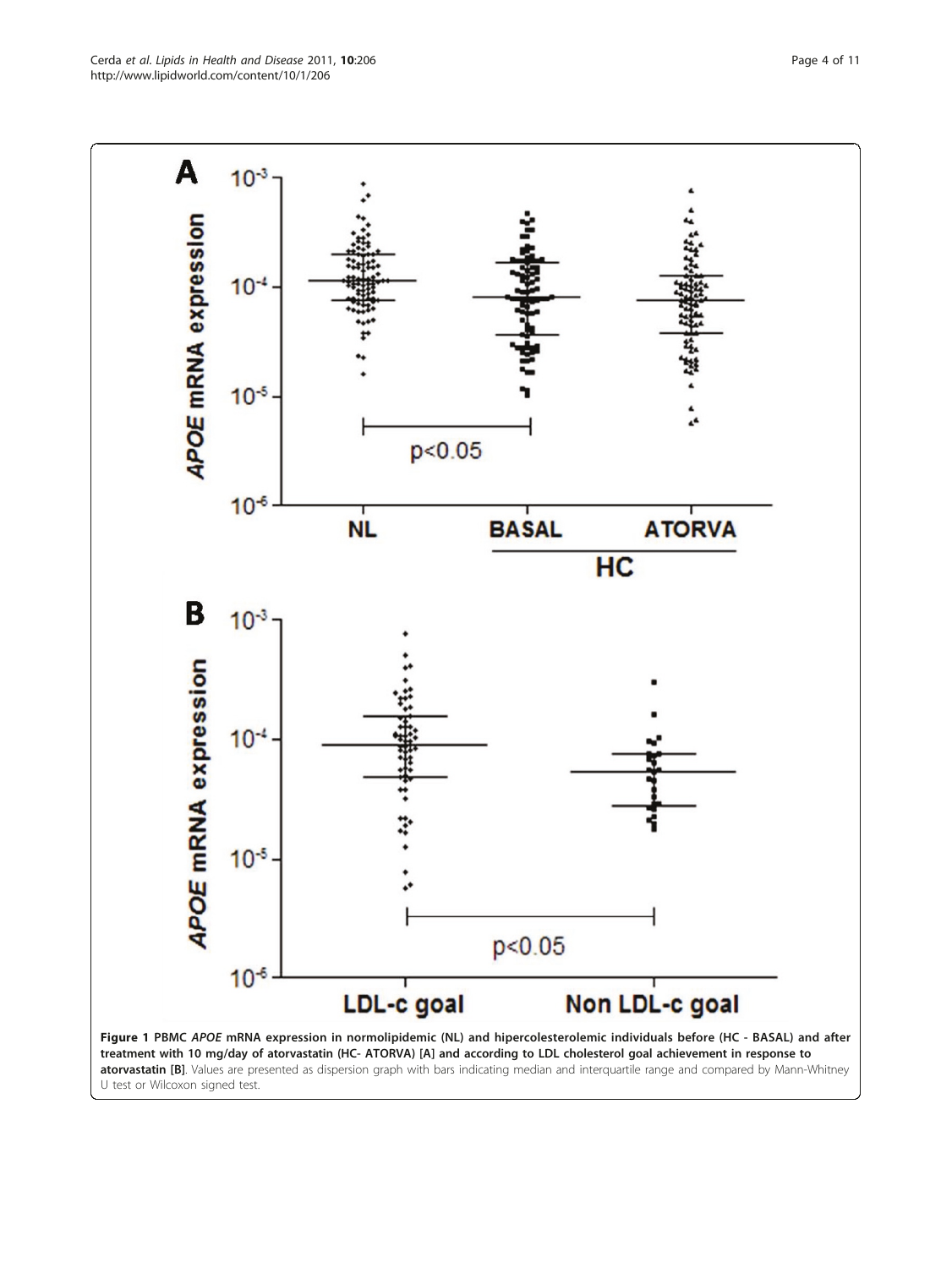<span id="page-4-0"></span>

analysis confirmed these results (data not shown). Moreover, 10 mg/day atorvastatin treatment did not modify the *APOE* mRNA expression ( $p > 0.05$ ; Figure [1A\)](#page-3-0). Despite the absence of atorvastatin effects on APOE mRNA expression, those individuals without LDL

cholesterol goal achievement according to the IV Brazilian Guidelines for Dyslipidemia and Atherosclerosis Prevention [[8](#page-10-0)] had lower expression ( $p = 0.009$ ; Figure [1B](#page-3-0)) than patients with desirable response after the treatment.

| Genotypes      | $\epsilon$ 2 $\epsilon$ 2 | $\epsilon$ 2 $\epsilon$ 3 | $\epsilon$ 2 $\epsilon$ 4 | $\epsilon$ 3 $\epsilon$ 3          | $\epsilon$ 3 $\epsilon$ 4 | $\epsilon$ 4 $\epsilon$ 4 |
|----------------|---------------------------|---------------------------|---------------------------|------------------------------------|---------------------------|---------------------------|
| $HC (n = 181)$ | $0.0\%$ (0)               | $2.8\%$ (5)               | $0.6\%$ (1)               | 66.3% (120)                        | 26.5%(48)                 | $3.8\%$ (7)               |
| $NL (n = 181)$ | $0.6\%$ (1)               | $9.4\%$ (17)              | $5.0\%$ (9)               | 61.3% (111)                        | 22.7%(41)                 | $1.1\%$ (2)               |
|                |                           |                           |                           | $\chi^2$ = 17.624; 5 df; p = 0.003 |                           |                           |
| <b>Alleles</b> | $\varepsilon$ 2           | $\varepsilon$ 3           |                           |                                    | $\varepsilon$ 4           |                           |
| HC             | 1.7%                      | 80.9%                     |                           |                                    | 17.3%                     |                           |
| <b>NL</b>      | 7.7%                      | 77.4%                     |                           |                                    | 14.9%                     |                           |
|                |                           |                           |                           | $\chi^2$ = 15.223; 2 df; p < 0.001 |                           |                           |
|                | Allele                    | O.R.                      |                           | 95%C.I.                            |                           | p-value                   |
|                | $\varepsilon$ 3           | 1.00                      |                           |                                    |                           |                           |
|                | $\varepsilon$ 2           | 0.27                      |                           | $0.08 - 0.85$                      |                           | 0.025                     |
|                | $\varepsilon$ 4           | 1.31                      |                           | $0.76 - 2.26$                      |                           | 0.331                     |

|             |  | Table 2 Genotype and allele frequencies of APOE polymorphisms in hypercholesterolemic and normolipidemic |  |
|-------------|--|----------------------------------------------------------------------------------------------------------|--|
| individuals |  |                                                                                                          |  |

Number of individuals is in parenthesis. HC, hypercholesterolemic; NL, normolipidemic; df, degrees of freedom; O.R., odds ratio; C.I. confidence interval. O.R. values and 95% C.I. were obtained from logistic regression analysis using hypercholesterolemia as dependent variable with gender, ethnics, history of coronary artery disease, age, hypertension, obesity, cigarette smoking, physical activity and alcohol consumption as covariates for the model. Influence of ε2 and ε4 alleles on risk for hypercholesterolemia was accessed comparing with the reference allele ε3.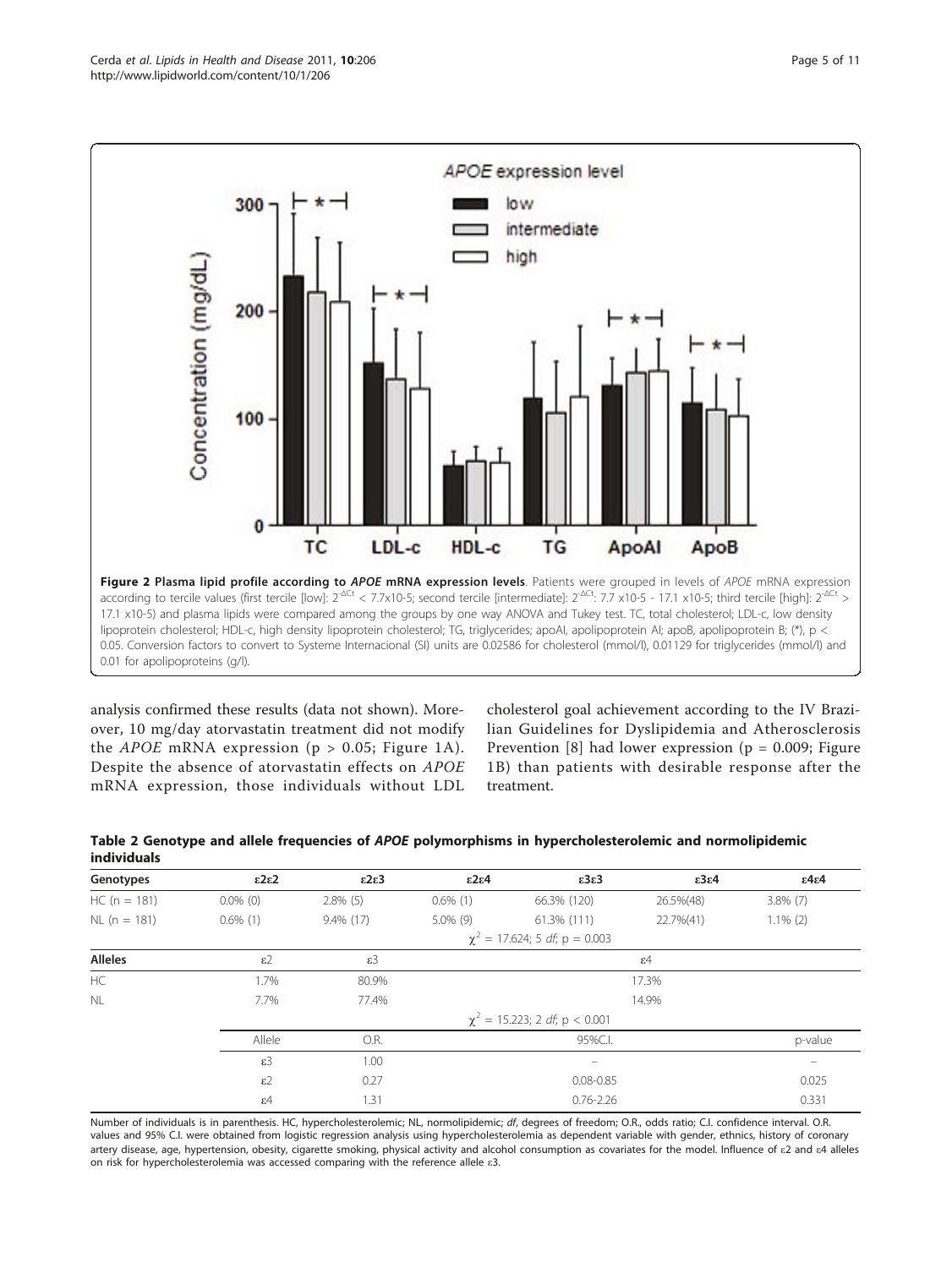| Parameter                | $\epsilon$ 2         | $\epsilon$ 3     | $\epsilon$ 4         | p-value           |
|--------------------------|----------------------|------------------|----------------------|-------------------|
| Normolipidemics          | (18)                 | (111)            | (43)                 |                   |
| Total cholesterol, mg/dL | $160 \pm 23^{\circ}$ | $173 \pm 18^{b}$ | $177 \pm 15^{b}$     | 0.003             |
| LDL cholesterol, mg/dL   | $81 \pm 18^{\circ}$  | $99 \pm 18^{b}$  | $105 \pm 16^{\circ}$ | < 0.001           |
| HDL cholesterol, mg/dL   | $65 \pm 11^a$        | $57 \pm 12^b$    | $56 \pm 12^{6}$      | 0.023             |
| VLDL cholesterol, mg/dL  | $14 \pm 5$           | $17 \pm 6$       | $16 \pm 5$           | 0.179             |
| Triglycerides, mg/dL     | $72 \pm 25$          | $84 \pm 28$      | $80 \pm 26$          | 0.179             |
| ApoAl, mg/dL             | $150 \pm 20$         | $140 \pm 25$     | $137 \pm 31$         | 0.205             |
| ApoB, mg/dL              | $71 \pm 19^a$        | $86 \pm 23^{b}$  | $90 \pm 22^{b}$      | 0.011             |
| Hypercholesterolemics    | (5)                  | (120)            | (55)                 | $\qquad \qquad =$ |
| Total cholesterol, mg/dL | $253 \pm 25$         | $271 \pm 43$     | $267 \pm 31$         | 0.668             |
| LDL cholesterol, mg/dL   | $166 \pm 22$         | $183 \pm 39$     | $181 \pm 25$         | 0.622             |
| HDL cholesterol, mg/dL   | $62 \pm 18$          | $57 \pm 14$      | $56 \pm 13$          | 0.679             |
| Triglycerides, mg/dL     | $133 \pm 42$         | $151 \pm 71$     | $148 \pm 52$         | 0.713             |
| VLDL cholesterol, mg/dL  | $27 \pm 8$           | $30 \pm 14$      | $30 \pm 10$          | 0.713             |
| ApoAl, mg/dL             | $140 \pm 34$         | $138 \pm 29$     | $132 \pm 19$         | 0.418             |
| ApoB, mg/dL              | $128 \pm 29$         | $143 \pm 28$     | $143 \pm 25$         | 0.450             |

<span id="page-5-0"></span>Table 3 Influence of APOE polymorphisms on basal serum lipids in normolipidemic and hipercholesterolemic individuals

Number of individuals is in parenthesis. Values are expressed as media ± SD and compared by one way ANOVA. HC, hypercholesterolemic; NL, normolipidemic; LDL, low density lipoprotein; HDL, high density lipoprotein; VLDL, very low density lipoprotein; ApoAI, apolipoprotein AI; ApoB, apolipoprotein B. ε2 represent ε2ε2 and ε2ε3 carriers; ε3 symbolize ε3ε3 genotype and ε4 represent ε3ε4 and ε4ε4 individuals. a, b, different letters at the same line represent statistical significance. Conversion factors to convert to Systeme Internacional (SI) units are 0.02586 for cholesterol (mmol/l), 0.01129 for triglycerides (mmol/l) and 0.01 for apolipoproteins (g/l).

# **Discussion**

Diverse studies have proposed an important role of the APOE in hypercholesterolemia and statin response based in this association with APOE  $\epsilon$ 2/ $\epsilon$ 3/ $\epsilon$ 4 genotypes, but little information is known about the relationship of these variables with the expression status of APOE. Here, we describe the mRNA expression profile in PBMC from NL individuals and HC patients treated with atorvastatin.

Absence or structural mutations of APOE cause significant disorders in lipid metabolism and cardiovascular diseases. Deficiency of apoE results in massive accumulation of remnant lipoproteins, leading to severe hypercholesterolemia and atherosclerosis in human and apoE knockout mice [[1\]](#page-9-0). Here, we reported that HC individuals have lower APOE mRNA expression than NL individuals, which is concordant with the previous information related to apoE deficiency.

The APOE mRNA expression is extremely complex with regulation in a tissue-specific manner and in response to cellular changes and extra and intra-cellular factors [\[1\]](#page-9-0). The expression of cholesterol acceptors in the efflux process such as apoAI, as well as transporter proteins involved in this process have been described to activate APOE transcription in human adipocytes and macrophages [\[9,10](#page-10-0)]. Accordingly, we observed that individuals with low expression of APOE present a decreased apoAI plasma concentration. Moreover, we also reported

| Table 4 Influence of APOE genotypes on basal serum lipids in normolipidemic individuals by multiple linear |  |  |
|------------------------------------------------------------------------------------------------------------|--|--|
| regression analysis                                                                                        |  |  |

| Variable          | $\epsilon$ 2 | p-value | ε3           | p-value | ε4          | p-value |
|-------------------|--------------|---------|--------------|---------|-------------|---------|
|                   | B (SE)       |         | B (SE)       |         | B (SE)      |         |
| Total cholesterol | $-11.6(5.3)$ | 0.030   | $-1.0$ (3.3) | 0.753   | 6.7(3.3)    | 0.047   |
| LDL cholesterol   | $-18.1(5.2)$ | 0.001   | $-0.7(3.4)$  | 0.847   | 8.8 (3.4)   | 0.010   |
| HDL cholesterol   | 9.0(3.4)     | 0.009   | $-1.2$ (2.2) | 0.568   | $-1.8(2.2)$ | 0.399   |
| VI DI cholestrol  | $-1.8(1.5)$  | 0.236   | 0.8(0.9)     | 0.352   | $-0.3(0.9)$ | 0.799   |
| ApoB              | $-13.8(6.9)$ | 0.046   | $-2.6(4.2)$  | 0.534   | 9.0(4.5)    | 0.047   |
| ApoAl             | 11.3(7.6)    | 0.138   | 0.7(4.5)     | 0.879   | $-5.4(4.9)$ | 0.269   |

B and (SE) represent regression coefficient and standard error and are expressed in mg/dL. B values were obtained from multiple linear regression analysis introducing gender, ethnics, family history of coronary artery disease, age, hypertension, obesity, cigarette smoking, physical activity and alcohol consumption as covariates. HDL, high density lipoprotein; LDL, low density lipoprotein; VLDL, very low density lipoprotein; apoB, apolipoprotein B; apoAI, apolipotrotein AI. Conversion factors to convert to Systeme Internacional (SI) units are 0.02586 for cholesterol (mmol/l), 0.01129 for triglycerides (mmol/l) and 0.01 for apolipoproteins (g/l).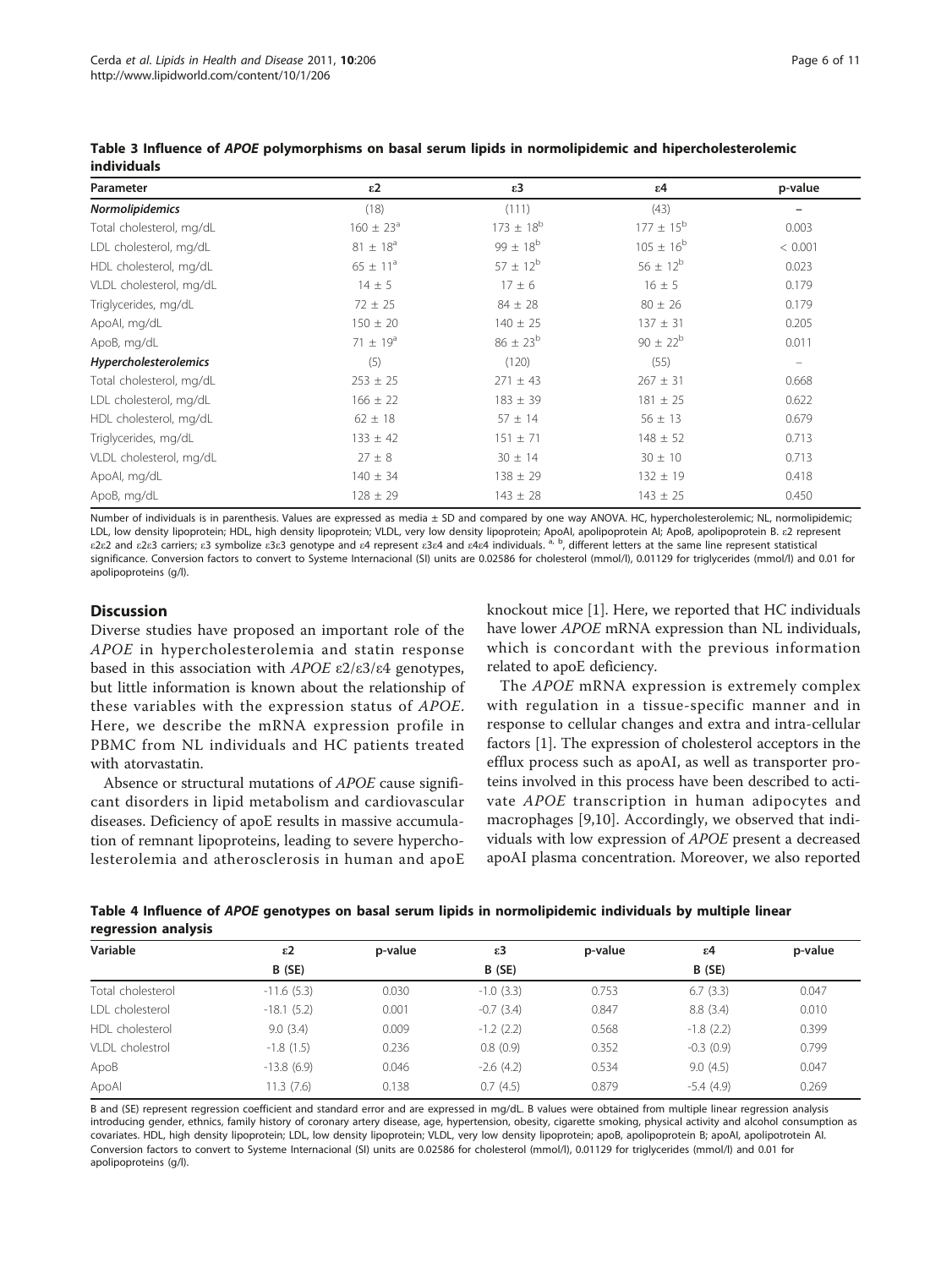| Parameter          |                  | $\epsilon$ 2 (5) | $\epsilon$ 3 (92) | $\epsilon$ 4 (44) | p-value |
|--------------------|------------------|------------------|-------------------|-------------------|---------|
| Total cholesterol, | Basal            | $253 \pm 25$     | $284 \pm 39$      | $275 \pm 27$      | 0.100   |
| mg/dL              | Treatment        | $174 \pm 28$     | $198 \pm 31$      | $198 \pm 27$      | 0.285   |
|                    | Change, %        | $-32 \pm 6$      | $-30 \pm 10$      | $-28 \pm 8$       | 0.332   |
| LDL cholesterol,   | Basal            | $166 \pm 22$     | $194 \pm 37$      | $188 \pm 21$      | 0.166   |
| mg/dL              | <b>Treatment</b> | $96 \pm 20$      | $116 \pm 28$      | $119 \pm 22$      | 0.262   |
|                    | Change, %        | $-42 \pm 9$      | $-40 \pm 13$      | $-37 \pm 10$      | 0.408   |
| HDL cholesterol,   | Basal            | $62 \pm 18$      | $57 \pm 15$       | $55 \pm 11$       | 0.534   |
| mg/dL              | Treatment        | $55 \pm 14$      | $55 \pm 14$       | $53 \pm 10$       | 0.745   |
|                    | Change, %        | $-11 \pm 11$     | $-3 \pm 11$       | $-3 \pm 9$        | 0.270   |
| VLDL cholesterol.  | Basal            | $27 \pm 8$       | $32 \pm 14$       | $31 \pm 11$       | 0.672   |
| mg/dL              | Treatment        | $24 \pm 12$      | $26 \pm 12$       | $26 \pm 9$        | 0.880   |
|                    | Change, %        | $-10 \pm 38$     | $-14 \pm 30$      | $-12 \pm 25$      | 0.902   |
| Triglycerides,     | Basal            | $133 \pm 42$     | $159 \pm 72$      | $155 \pm 53$      | 0.672   |
| mg/dL              | Treatment        | $118 \pm 58$     | $130 \pm 58$      | $131 \pm 43$      | 0.880   |
|                    | Change, %        | $-10 \pm 38$     | $-14 \pm 30$      | $-12 \pm 25$      | 0.902   |
| ApoAl,             | Basal            | $140 \pm 34$     | $138 \pm 29$      | $132 \pm 19$      | 0.418   |
| mg/dL              | Treatment        | $151 \pm 54$     | $140 \pm 28$      | $133 \pm 24$      | 0.259   |
|                    | Change, %        | $+6 \pm 16$      | $+2 \pm 11$       | $+1 \pm 13$       | 0.650   |
| ApoB,              | Basal            | $128 \pm 29$     | $143 \pm 28$      | $143 \pm 25$      | 0.532   |
| mg/dL              | <b>Treatment</b> | $97 \pm 23$      | $99 \pm 21$       | $97 \pm 19$       | 0.984   |
|                    | Change, %        | $-24 \pm 7$      | $-30 \pm 13$      | $-31 \pm 11$      | 0.494   |

<span id="page-6-0"></span>Table 5 Influence of APOE genotypes on serum lipids in hypercholesterolemic individuals treated with atorvastatin (10 mg/day/4-weeks)

Number of individuals is in parenthesis. -/+ symbols in change indicate reduction or increment of each parameter. Values are presented as media  $\pm$  SD and compared by one way ANOVA. LDL, low density lipoprotein; HDL, high density lipoprotein; VLDL, very low density lipoprotein. ε2 : ε2ε2 and ε2ε3 genotypes; ε3: ε3ε3 genotype; ε4: ε3ε4 and ε4ε4 genotypes. Conversion factors to convert to Systeme Internacional (SI) units are 0.02586 for cholesterol (mmol/l), 0.01129 for triglycerides (mmol/l) and 0.01 for apolipoproteins (g/l).

that these individuals have increased concentrations of total and LDL cholesterol and apoB. The relation of plasma levels of LDL cholesterol with APOE expression in PBMC was previously reported in children with obesity [[11](#page-10-0)]. The increased concentrations of particles which depend on the LDL receptor (LDLR) for their clearance from plasma is consistent with the key role of apoE as a high affinity ligand for the LDLR in the cholesterol homeostasis [[12\]](#page-10-0).

APOE allele frequencies have demonstrated to be heterogeneous among different populations, but the ε3 allele is almost invariably the most common and ε2 the rarest allele [\[13](#page-10-0)]. In this study, the frequencies of APOE alleles observed in the overall population (ε2: 5%, ε3: 79% and ε4:16%) were similar to earlier studies in European descendant population [\[13,14](#page-10-0)], African American [[15](#page-10-0)] and Brazilian populations [\[16](#page-10-0)].

Several genetic factors have been related to hypercholesterolemia, however in most of the cases the contribution of these genetic factors to the risk for hypercholesterolemia depends on environmental factors. Our results showed differences in genotype and allele frequencies between normolipidemic and hypercholesterolemic groups, suggesting that  $APOE$  ε2 allele confers protection against hypercholesterolemia. This characteristic persists

even after adjustment for covariates that have been largely associated with hypercholestolemia, such as gender, ethnics, history of CAD, age, hypertension, obesity, cigarette smoking and physical activity, suggesting that APOE ε2 could be considered an independent factor that protect against hypercholesterolemia in our sample population.

Ferreira and co-workers [\[16](#page-10-0)] did not found differences in APOE ε2/ε3/ε4 genotypes between normolipidemic and dyslipidemic Brazilian individuals. On the other hand, and in line with our results, it has been reported higher frequency of ε2 allele in normolipidemic than hypercholesterolemic individuals from South America [[17\]](#page-10-0). Moreover, a previous study in the Brazilian population reported that, compared with the ε2 allele, the presence of ε3 allele increases more than two times the risk for dyslipidemia (OR: 2.31, CI:1.06-5.06) [[18\]](#page-10-0), which is in agreement with our results.

The effects of APOE polymorphisms on plasma lipids have been described by several studies and the evidence suggests that  $APOE$  ε2 is associated with lower, whereas ε4 with higher, concentrations of plasma total cholesterol, LDL cholesterol and apoB in comparison with the ε3 allele [[19](#page-10-0)]. We reported a less atherogenic lipid profile of ε2 allele, as well as a contribution of ε4 allele for higher total and LDL cholesterol and apoB in normolipidemic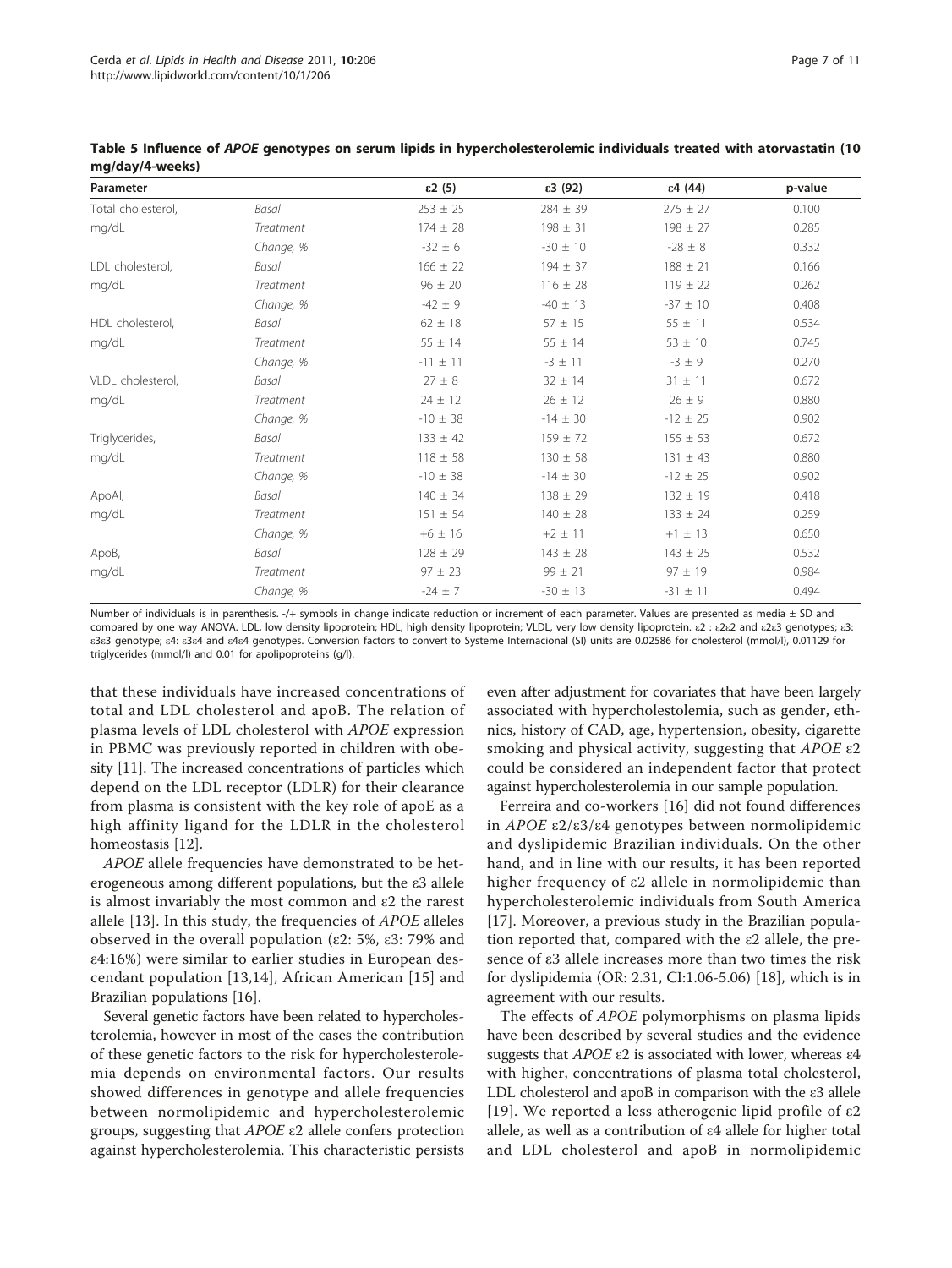individuals. However, the association between APOE polymorphisms and plasma lipids were detected exclusively in the normolipidemic group. In agreement with this characteristic, an association of APOE genotypes with basal plasma lipids in normolipidemic individuals, but not in dyslipidemic patients, was previously reported in our population [[16](#page-10-0)]. The authors described that ε2 allele carriers had significantly lower total, LDL and non-HDL cholesterol compared to ε3 and ε4 allele carriers only in normolipidemic individuals. Moreover, other studies were not able to demonstrate any association between APOE ε2/ε3/ε4 genotypes and total and LDL cholesterol in patients with familial hypercholestolemia [\[20\]](#page-10-0) and polygenic dyslipidemia [[21,22](#page-10-0)]. Nerveless, the lack of association of APOE polymorphisms with plasma lipids in hypercholesterolemic patients in our sample seems to be attributable to the small number of individuals carrying the ε2 allele that could be considered an important limitation of our study.

The variation on plasma lipids according to APOE ε2/ ε3/ε4 genotypes are believed to stem mainly from structural and biophysical properties of apoE isoforms [[3\]](#page-9-0). ApoE4-containing lipoproteins exhibit a high binding ability to their receptors that cause a more efficient catabolism and an accelerated clearance of chylomicrons and VLDLremnants, leading to down regulation of LDLR and HMGCR and to increased LDL cholesterol levels in plasma. On the contrary, lipoproteins containing the apoE2 isoform present lower affinity compared to apoE4 and apoE3 isoforms that result in decreased cholesterol levels.

In the present study, no differences were observed in the change of lipid levels in response to atorvastatin treatment according to APOE genotypes. Although many studies have evaluated the influence of APOE polymorphism on statin response, some of these studies had controversial results. Whereas there is a strong line of evidence linking APOE  $ε2/ε3/ε4$  genotypes with the efficacy of statin treatment [[23-26\]](#page-10-0), other studies did not reveal any association between APOE genotypes and response to treatments with various statins [[27](#page-10-0)-[29](#page-10-0)]. Commonly, evidence supports that APOE ε3 allele is associated with better response than ε4 allele in term of LDL cholesterol decrease and, in addition, individuals carrying the ε2 allele have greater reduction of LDL cholesterol than ε3 homozygotes [\[30](#page-10-0)]. These differences result from the improved activity of HMGCR in ε2 compared to ε3 allele carriers due to the modulation of intracellular cholesterol by the upregulation of hepatic LDLR, which has lower affinity for the apoE2 isoform that results in an improved response of ε2 allele carriers to the inhibition of HMGCR by statins. On the other hand, the LDLR presents higher affinity for apoE4 isoform and the effect of statin therapy is diminished in ε4 allele carriers when compared to  $ε2$  or  $ε3$  [\[3](#page-9-0)].

In the last years, GWAS have provided new perspectives and a more comprehensive approach for identifying genetic loci associated to statin response. Thompson et al. (2009), using a platform of 291, 988 SNPs did not observe any association between genotypes and atorvastatin response at beginning, when 1, 984 individuals were analyzed, however further analysis in 5745 individuals from the Treating to New Target (TNT) trial using a candidate gene approach reported a strong association between APOE ε2/ε3/ε4 genotypes and LDL cholesterol statin response [[31\]](#page-10-0). Furthermore, a recent study has evaluated the response to diverse statins using a GWAS approach involving nearly 4, 000 individuals from three different trials of statin efficacy [Cholesterol and Pharmacogenetics (simvastatin), Pravastatin/Inflammation CRP evaluation (pravastatin) and TNT (atorvastatin)] [[32\]](#page-10-0). The authors did not found any association between APOE SNPs and statin response, however the SNP rs4429638, located in the APOC1 gene and near APOE, was associated with change LDL cholesterol suggesting a possible involvement of APOE locus in statin efficacy.

Despite the number of studies investigating the response to statins according to APOE genotypes, the effect of HMGCR inhibitors on apoE protein and mRNA expression has been poorly studied, particularly using in vivo models. Atorvastatin and cerivastatin demonstrated to reduce apoE protein secretion and APOE mRNA expression in THP-1 derived macrophages after 24h of treatment in a dose dependent manner [[33](#page-10-0)]. Conversely, in cultured human monocyte-derived macrophages, lovastatin increased APOE mRNA levels but decreased apoE secretion [[34\]](#page-10-0), phenomena that the authors attributed to the increase of apoE not destined for secretion. On the other hand, regarding in vivo studies, Guan et al. reported that APOE mRNA levels in mononuclear cells of hyperlipidemic diabetic patients taking simvastatin (5-10 mg/day) did not differ from those without statin treatment [[35](#page-10-0)]. These contradictory results from in vitro experiments and the data reported for Guan and co-workers and our observations in PBMC from hypercholesterolemic individuals (not change after 10 mg/day atorvastatin treatment) could be explained by the differences in the cellular models used by the authors. Moreover, we observed that patients without LDL cholesterol goal achievement had lower APOE mRNA expression that could suggest a possible involvement of the modulation of this gene in the statin response.

#### Conclusions

Hypercholesterolemic patients had lower APOE mRNA levels than normolipidemic individuals and the APOE expression levels were associated with differences in the plasma lipid profile, corroborating the key role of the APOE in the cholesterol metabolism and suggesting that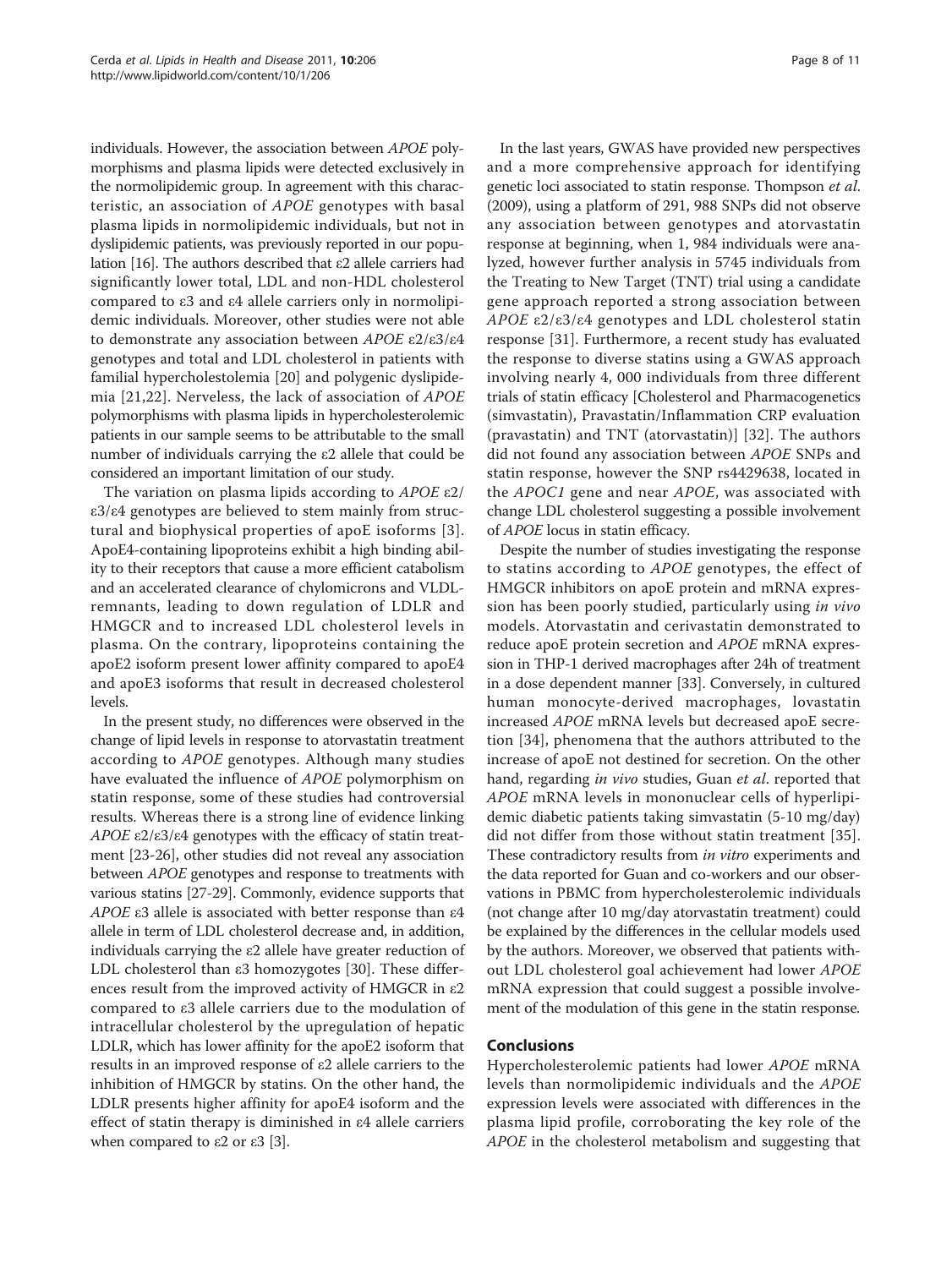APOE mRNA expression may be a good marker for hypercholesterolemia in our sample population. Moreover, although there was no effect of ε2/ε3/ε4 polymorphisms on APOE gene expression, the presence of ε2 allele confers protection against hypercholesterolemia in Brazilian subjects. Moreover, there was no evidence of an involvement of APOE genotypes with atorvastatin lipid-lowering response and the atorvastatin treatment does not modify the mRNA expression in hypercholesterolemic subjects, however the low APOE mRNA expression after treatment showed by individuals with poor cholesterol lowering-response suggests a possible involvement of APOE level in atorvastatin response.

# Methods

#### Study population and therapeutic protocol

Characteristic of study population and therapeutic protocol were previously described [[36](#page-10-0)]. Three-hundred-sixtytwo (255 women and 107 men, aged 29 to 81 y) individuals were randomly selected at the University Hospital of University of Sao Paulo and the Institute Dante Pazzanese of Cardiology, Sao Paulo city, Brazil. One-hundredeighty-one subjects were classified as hypercholesterolemic (HC) according to the IV Brazilian Guidelines for Dyslipidemia and Atherosclerosis Prevention [[8\]](#page-10-0) and 181 were considered normolipidemics (NL) LDL cholesterol < 3.36 mmol/L (130 mg/dL)]. Individuals with diabetes mellitus; hypertriglyceridemia [triglycerides > 4.42 mmol/ L (350 mg/dL)]; liver, renal or thyroid disease; pregnant women or under treatment of oral contraceptives; and other causes of secondary dyslipidemia were not included in the study.

HC individuals went through a four-week washout having a low fat diet according to the American Heart Association recommendation [[37](#page-10-0)]. One-hundred-forty-one individuals from HC group had indication of loweringcholesterol drug therapy in order to reach the LDL cholesterol goal according to the IV Brazilian Guidelines for Dyslipidemia and Atherosclerosis Prevention [[8\]](#page-10-0). Afterwards, these individuals were treated with 10 mg/day of atorvastatin during 4 weeks (ATORVA group). Serum lipids were measured to evaluate atorvastatin cholesterollowering response. The study protocol was approved by the ethics committees of the Institute Dante Pazzanese of Cardiology, University Hospital and the School of Pharmaceutical Sciences of the University of the Sao Paulo. Each individual agreed to participate in the study by signing an informed consent.

# Biochemical measurements

Blood samples were collected after an overnight (12 h) fast. ATORVA patients had blood drown previous and after the 4-week atorvastatin treatment. Plasma total

cholesterol, HDL cholesterol and triglycerides were measured by routine enzymatic colorimetric methods. Plasma apo AI and apo B were measured by nephelometry. LDL and VLDL cholesterol were estimated by Friedewald formula [[38](#page-10-0)]. Serum ALT and CK concentrations were determined by kinetic methods to evaluate atorvastatin effects on liver and muscle tissues.

# APOE genotyping

Genomic DNA was extracted from EDTA-treated blood samples using salting out procedure [[39\]](#page-10-0). SNPs rs7412 and rs429358, that determinate the APOE ε2, ε3 and ε4 alleles were analyzed by allelic discrimination using Taq-Man real time PCR system. Validated SNP genotyping assays (ID number C\_904973\_1 for rs429358 and C\_904973\_1 for rs7412) were purchased from Applied Biosystems (Applied Biosystems, CA, USA). Both SNP genotyping reactions were optimized in a total volume of 8 μl using 20 ng of DNA and fluorescence was detected in a 7500 Fast Real-Time PCR system (Applied Biosystems, CA, USA). Control samples with known APOE genotypes were included in each PCR run, which were analyzed by the alternative PCR-RFLP method [[40\]](#page-10-0).

### APOE mRNA quantification in PBMC

APOE mRNA expression was measured in individuals from NL  $(n = 88)$  and ATORVA  $(n = 94)$  groups. EDTAanticoagulated blood samples were used to obtain peripheral blood mononuclear cells (PBMC) as previously described [[41](#page-10-0)] and immediately used for RNA extraction. Total RNA was extracted from PMBC using TRIzol® Reagent (Invitrogen-Life Technologies, CA, USA) following the manufacturer's suggested protocol. RNA was dissolved in DEPC-treated water and the concentration was measured by spectrophotometry using the NanoDrop® (NanoDrop Technologies INC., DE, USA). RNA integrity was evaluated using the bioanalyzer®2100 (Agilent technologies, CA, USA). Samples with RNA integrity number (RIN) lower than 5 were not used for mRNA experiments. cDNA was produced from 1 μg of total RNA by Superscript™ II Reverse Transcriptase (Invitrogen-Life Technologies, CA, USA).

APOE mRNA expression was measured by quantitative TaqMan real-time PCR (qPCR). The assay ID Hs00171168\_m1 was used to access the APOE mRNA detection. Genorm software [http://medgen.ugent.be/](http://medgen.ugent.be/genorm) [genorm](http://medgen.ugent.be/genorm) was used to select the most stable among six endogenous reference genes [ubiquitin  $C$  (*UBC*), glyceraldehyde-3-phosphate dehydrogenase (GAPD), beta-2-microglobulin (B2M), Hypoxanthine phosphoribosyl-transferase I (HPRTI), succinate dehydrogenase complex, subunit A (SDHA) and hydroxymethyl-bilane synthase (HMBS)], and the most stable in the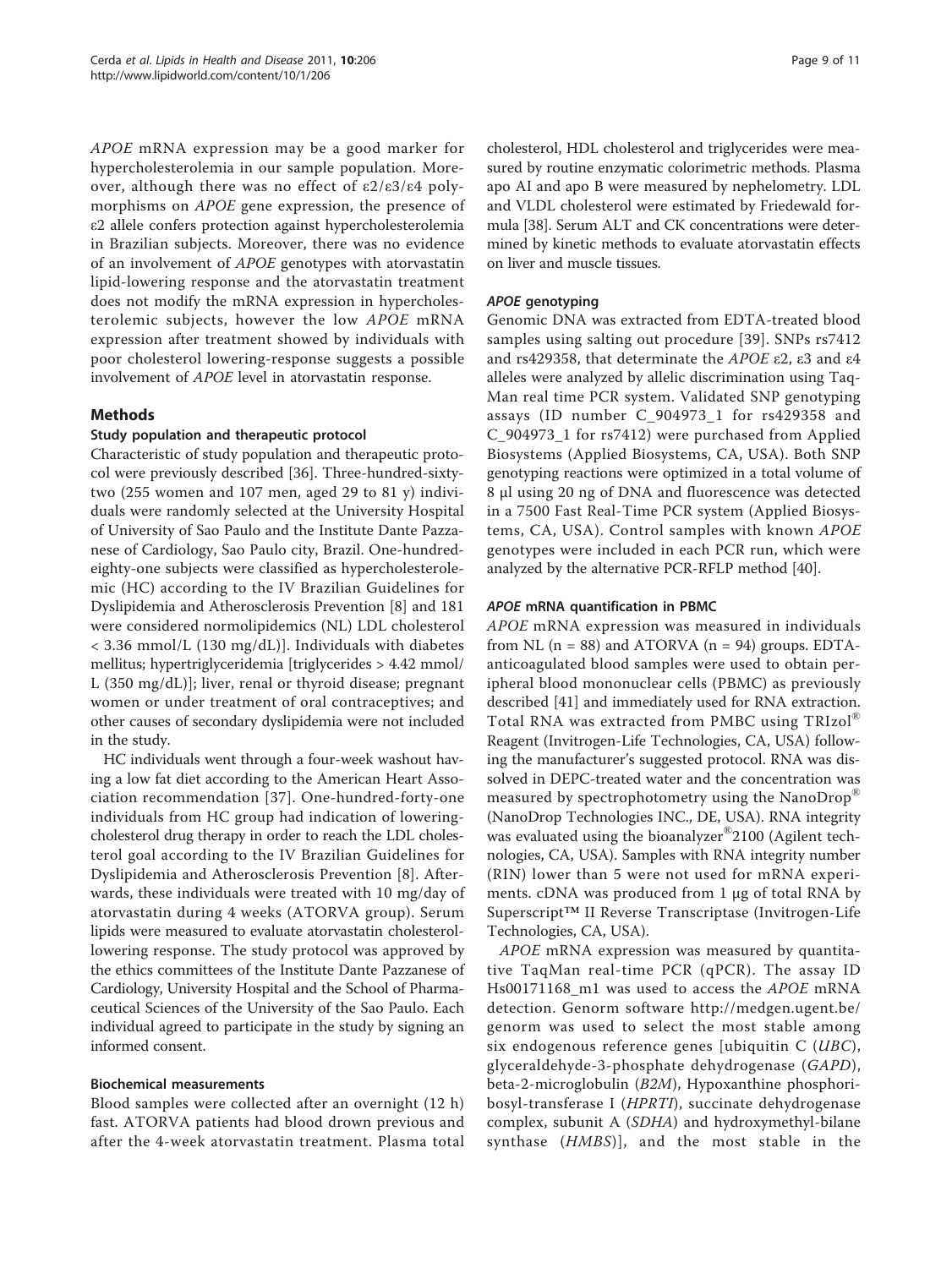<span id="page-9-0"></span>experimental conditions was UBC. The sequence of primers and probes used for UBC are described allows: Forward, 5'-ATTTGGGTCGCGGTTCTTG-3'; reverse, 5'-TGCCTTGACATTCTCGAT GGT-3'; and probe, VIC -TCGTCACTTGACAATGC- MGB/NFQ. The qPCR assays were carried out in 96 well plates using a 7500 Fast Real-Time PCR system (Applied Biosystems, CA, USA). The relative quantification of APOE mRNA was calculated by the comparative Ct method using the formula  $2^{-\Delta C t}$  [\[42\]](#page-10-0).

### Statistical Analysis

Statistical analyses were performed using SPSS v.15 for windows (SPSS Inc., Madrid, Spain) and Minitab v.15 statistical software (Minitab Inc. State College, PA). The allele frequencies and genotype distribution were estimated by gene counting. SNPanalyzer software v. 1.0 [[43](#page-10-0)] was used to verify whether the genotypes distribution were in Hardy-Weinberg equilibrium (HWE) using the expectation-maximization algorithm. Differences in noncontinuous variables, genotype and allelic distributions were compared by chi-square test. Normality distribution for all continuous variables was tested by Kolmogorov-Smirnov test and skewed variables were log transformed to improve normality for statistical analysis. Differences in mean values were evaluated by  $t$ -test or one-way ANOVA using Tukey post-hoc test. Paired t-test was used to analyze the effects of treatment in ATORVA group. In order to evaluate effects of APOE genotypes on the different variables, individuals were classified into three phenotypes: 1) E2 group, carrying the ε2ε2 and ε2ε3 genotypes; 2) E3 group, carrying the ε3ε3 genotypes; and 3) E4 group carrying either ε3ε4 or ε4ε4 genotypes. Individuals with the ε2ε4 were not assigned to any group and they were therefore excluded for the analysis. Mann Whitney U test or Kruskal-Wallis (two or three independent samples) or Wilcoxon signed rank test (pared samples) were used to evaluate differences in APOE mRNA gene expression. Correlations of APOE expression with other continuous variables were accessed by Spearman correlation test. Individuals were grouped in three groups (terciles) according to APOE expression values and plasma lipid concentrations were then compared among the groups using one-way ANOVA and Tukey post-hoc test. Multiple logistic regression analysis was used to examine the association of APOE genotypes with hypercholesterolemia including adjustment for relevant covariates. Multiple linear regression analysis was performed introducing variables of interest as dependent variables and APOE genotypes together to relevant covariates as independent variables, which regression coefficient were obtained for each independent variable. Statistical significance was set for p < 0.05.

#### Additional material

[Additional file 1: S](http://www.biomedcentral.com/content/supplementary/1476-511X-10-206-S1.DOC)upplementary table. Influence of 10 mg/day/4weeks atorvastatin treatment on plasma lipids in ATORVA group ( $n =$ 141). Lipid plasma concentrations in individuals of the ATORVA group at baseline and after 10 mg/day/4-weeks atorvastatin treatment.

#### List of abbreviations

ApoE: apolipoprotein E; APOE: apolipoprotein E gene; HDL: high density lipoprotein; LDL: low density lipoprotein; VLDL: very low density lipoprotein; LDLR, low density lipoprotein receptor; HMGCR: 3-hydroxy-3-methylglutaryl coenzyme A reductase; HC: hypercholesterolemic; NL: normolipidemic; ATORVA: group of patients treated with atorvastatin; PBMC; peripheral blood mononuclear cells; CAD: coronary artery disease; GWAS: genome-wide association studies; SNP: single nucleotide polymorphism.

#### Acknowledgements

The present study was supported by a grant from FAPESP (Protocol # 2009/ 15125-8). We thank the volunteers for their participation and physicians and nurses from the Medical Clinics Division of the University Hospital of the University of Sao Paulo for technical support during patient selection. Alvaro Cerda is a recipient of a fellowship from CONICYT-Chile, Mario H. Hirata and Rosario D.C. Hirata were recipients from CNPq-Brazil, and Fabiana D.V. Genvigir, Maria A.V. Willrich and Simone S. Arazi were recipients from FAPESP-Brazil.

#### Author details

<sup>1</sup>Department of Clinical and Toxicological Analyses, School of Pharmaceutical Sciences, University of Sao Paulo, Sao Paulo, Brazil. <sup>2</sup>University Hospital University of Sao Paulo, Sao Paulo, Brazil. <sup>3</sup>Dante Pazzanese Institute of Cardiology, Sao Paulo, Brazil.

#### Authors' contributions

AC carried out the experimental procedures, patients' selection, analysis of data and drafted the manuscript. FDVG, MAVW and SSA contribute to patients' selection and experimental procedures. MMSB, ELD, MCB and AAF contribute to patients' selection and monitoring patients under study protocol. MHH and RDCH participated in the design of the study, interpretation of data and elaboration of the manuscript. All authors have read and approved the final manuscript.

#### Competing interests

The authors declare that they have no competing interests.

Received: 5 October 2011 Accepted: 10 November 2011 Published: 10 November 2011

#### References

- 1. Greenow K, Pearce NJ, Ramji DP: [The key role of apolipoprotein E in](http://www.ncbi.nlm.nih.gov/pubmed/15827760?dopt=Abstract) [atherosclerosis.](http://www.ncbi.nlm.nih.gov/pubmed/15827760?dopt=Abstract) J Mol Med 2005, 83:329-342.
- 2. Strittmatter WJ, Bova Hill C: [Molecular biology of apolipoprotein E.](http://www.ncbi.nlm.nih.gov/pubmed/11891413?dopt=Abstract) Curr Opin Lipidol 2002, 13:119-123.
- Huang Y: [Mechanisms linking apolipoprotein E isoforms with](http://www.ncbi.nlm.nih.gov/pubmed/20531185?dopt=Abstract) [cardiovascular and neurological diseases.](http://www.ncbi.nlm.nih.gov/pubmed/20531185?dopt=Abstract) Curr Opin Lipidol 2010, 21:337-345.
- Baigent C, Keech A, Kearney PM, Blackwell L, Buck G, Pollicino C, Kirby A, Sourjina T, Peto R, Collins R, Simes R: [Efficacy and safety of cholesterol](http://www.ncbi.nlm.nih.gov/pubmed/16214597?dopt=Abstract)[lowering treatment: prospective meta-analysis of data from 90, 056](http://www.ncbi.nlm.nih.gov/pubmed/16214597?dopt=Abstract) [participants in 14 randomised trials of statins.](http://www.ncbi.nlm.nih.gov/pubmed/16214597?dopt=Abstract) Lancet 2005, 366:1267-1278.
- 5. Mangravite LM, Thorn CF, Krauss RM: [Clinical implications of](http://www.ncbi.nlm.nih.gov/pubmed/16550210?dopt=Abstract) [pharmacogenomics of statin treatment.](http://www.ncbi.nlm.nih.gov/pubmed/16550210?dopt=Abstract) Pharmacogenomics J 2006, 6:360-374.
- Zintzaras E, Kitsios GD, Triposkiadis F, Lau J, Raman G: [APOE gene](http://www.ncbi.nlm.nih.gov/pubmed/19529002?dopt=Abstract) [polymorphisms and response to statin therapy.](http://www.ncbi.nlm.nih.gov/pubmed/19529002?dopt=Abstract) Pharmacogenomics J 2009, 9:248-257.
- 7. Hirata RDC, Hirata MH: Genome-wide and candidate genes approach for pharmacogenomics of atorvastatin. Clinical Lipidology 2009, 4:419-423.